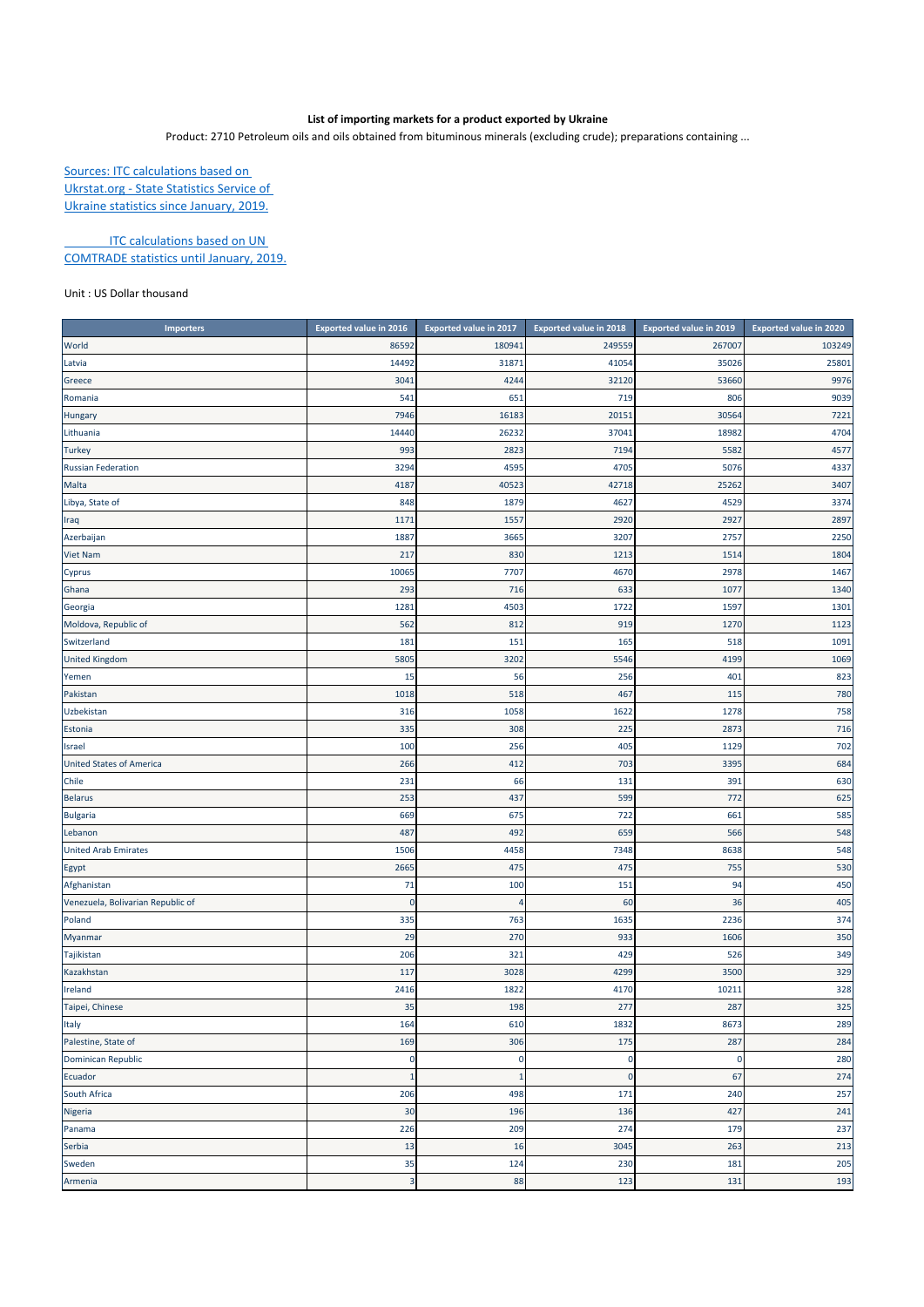| Kenya                             | 11             | 4            | 75                      | 170                     | 180                     |
|-----------------------------------|----------------|--------------|-------------------------|-------------------------|-------------------------|
| Korea, Republic of                | 99             |              |                         | 463                     | 180                     |
| China                             | 42             | 229          | 58                      | 23                      | 175                     |
| Belgium                           | 689            | 55           | 664                     | 190                     | 139                     |
| Germany                           | 309            | 417          | 779                     | 3753                    | 136                     |
| Macedonia, North                  | 42             | 58           | $\mathbf{1}$            | 63                      | 135                     |
| Malaysia                          | 18             | 72           | 54                      | 124                     | 134                     |
| <b>Brunei Darussalam</b>          | $\mathbf 0$    | 52           | 45                      | 32                      | 131                     |
| Senegal                           | 15             | 52           | $\overline{2}$          | 25                      | 121                     |
| Morocco                           | 19             | 20           | -1                      | 283                     | 116                     |
| Bangladesh                        | q              | 23           | 106                     | 186                     | 114                     |
| <b>New Zealand</b>                | 23             |              | $\overline{\mathbf{3}}$ | 27                      | 114                     |
| Namibia                           | $\Omega$       | $\Omega$     | 41                      | 196                     | 113                     |
| Canada                            | 177            | 108          | 421                     | 437                     | 109                     |
| Oman                              | n              | $\Omega$     | 51                      | C                       | 100                     |
| Austria                           | 638            | 830          | 1140                    | 2383                    | 99                      |
| Mauritania                        | 0              | $\Omega$     | $\mathbf 0$             | 52                      | 89                      |
| Philippines                       |                | 81           | 278                     | 140                     | 88                      |
| Singapore                         | 38             | 50           | 36                      | 122                     | 86                      |
| Peru                              |                | $\Omega$     | $\mathsf{C}$            | 57                      | 80                      |
| Cambodia                          | 126            | 95           | 61                      | 32                      | $71\,$                  |
| Algeria                           | -1             | 35           | 346                     | 86                      | 55                      |
| <b>Czech Republic</b>             | 19             | 6            | 302                     | 459                     | 46                      |
| Bahrain                           | 29             | 161          | 48                      | 91                      | 44                      |
| Congo, Democratic Republic of the | 21             | n            | 29                      | 28                      | 43                      |
| Kyrgyzstan                        | 14             |              | -C                      | 10                      | 43                      |
| Uruguay                           | O              | C            | $\overline{0}$          | 16                      | 37                      |
| France                            | $\Omega$       | 141          | $\Omega$                | 1256                    | 32                      |
| Hong Kong, China                  | 2              | 249          | 489                     | 360                     | 32                      |
| Jordan                            | C              | n            | 76                      | 116                     | 31                      |
| <b>Burkina Faso</b>               | $\Omega$       | $\mathbf{0}$ | $\overline{0}$          | $\mathbf 0$             | 28                      |
| Albania                           | 11             | 2            | 75                      | 29                      | 26                      |
| Thailand                          |                | 62           | 72                      | 123                     | 25                      |
| Nicaragua                         |                |              | $\epsilon$              | 0                       | 24                      |
| India                             | 3              |              | $\overline{2}$          | 8                       | 23                      |
| Slovakia                          | 6              |              | 5                       | 9                       | 23                      |
| Guatemala                         | $\Omega$       |              | $\mathbf 0$             | 46                      | 21                      |
| Lao People's Democratic Republic  | C              |              | 31                      | 30                      | 14                      |
| Turkmenistan                      | 259            | 1336         | 362                     | 337                     | $12$                    |
| Spain                             | 30             | $\mathbf 0$  | $\overline{4}$          | 3371                    | 12                      |
| Marshall Islands                  | 122            | 195          | 563                     | 818                     | $\overline{9}$          |
| Iran, Islamic Republic of         | 76             | 94           | 26                      | 48                      | $\overline{9}$          |
| Croatia                           | 1              |              | 4                       | 9                       | $\boldsymbol{8}$        |
| <b>Maldives</b>                   | $\mathbf 0$    | n            | $\overline{0}$          | $\mathbf 0$             | $\overline{7}$          |
| Finland                           | 3              |              |                         | 4                       | 6                       |
| Slovenia                          | $\Omega$       | з            | $\overline{2}$          | 9                       | $\sqrt{6}$              |
| Saudi Arabia                      | $\Omega$       | 19           | $\overline{2}$          | 9                       | $\overline{\mathbf{5}}$ |
| Denmark                           | $\overline{2}$ |              | $\overline{2}$          | 10                      | $\overline{4}$          |
| Equatorial Guinea                 | 0              |              | 6                       | 35                      | $\overline{\mathbf{3}}$ |
| Somalia                           |                | 3            | $\overline{3}$          | 6                       | $\overline{2}$          |
| Cuba                              | 0              | 0            | $\overline{0}$          | $\overline{\mathbf{c}}$ | $\overline{2}$          |
| Indonesia                         | $\mathbf 0$    | U            | $\overline{0}$          | $\mathbf 2$             | $\overline{2}$          |
| Mali                              | 16             |              | -1                      | 2                       | $\overline{2}$          |
| Montenegro                        | $\pmb{0}$      | $\Omega$     | $\overline{0}$          | 6                       | $\overline{2}$          |
| Sudan                             | 15             | $\mathbf 0$  | 17                      | 17                      | $\overline{2}$          |
| Ethiopia                          | 60             |              | $\mathbf 0$             | $\pmb{0}$               | $\,$ 1                  |
| Netherlands                       | 11             | 5982         | $\overline{a}$          | 639                     | $\mathbf{1}$            |
| Portugal                          | 63             | 145          | 24                      | 112                     | $\mathbf{1}$            |
| <b>British Virgin Islands</b>     | 85             | 69           | 82                      | 79                      | $\overline{0}$          |
| South Sudan                       | $\overline{2}$ | 9            | 35                      | $\overline{4}$          | $\overline{0}$          |
| <b>Western Sahara</b>             | $\bf{0}$       | $\mathbf 0$  | $\overline{2}$          | $\mathbf 0$             | $\overline{0}$          |
| <b>Area Nes</b>                   | $\mathbf 0$    | $\mathbf 0$  | $\mathbf 0$             | $\mathbf 0$             | $\pmb{0}$               |